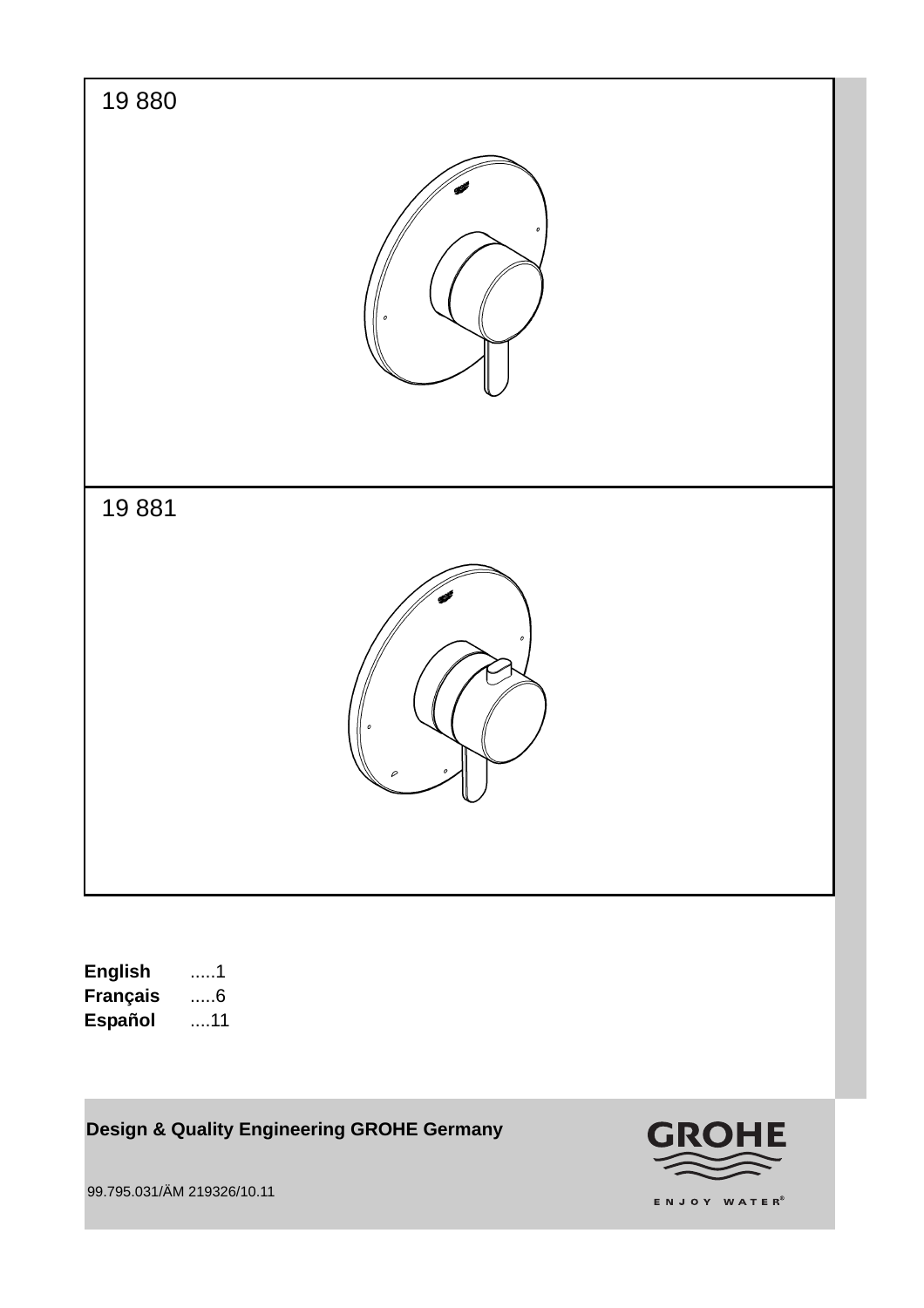

S.v.p remettre cette instruction à l'utilisateur de la robinetterie! Entregue estas instrucciones al usario final de la grifería! Please pass these instructions on to the end user of the fitting!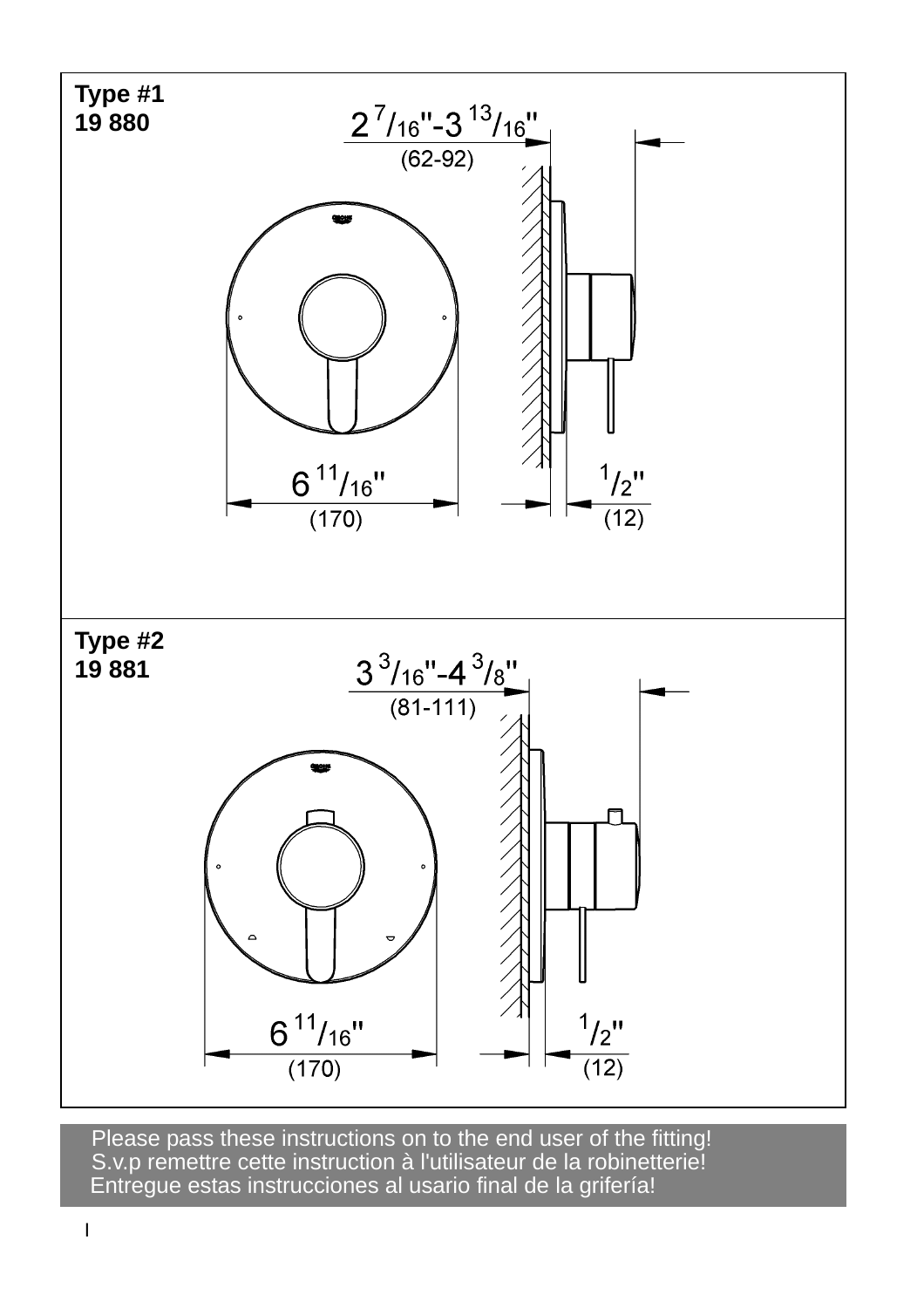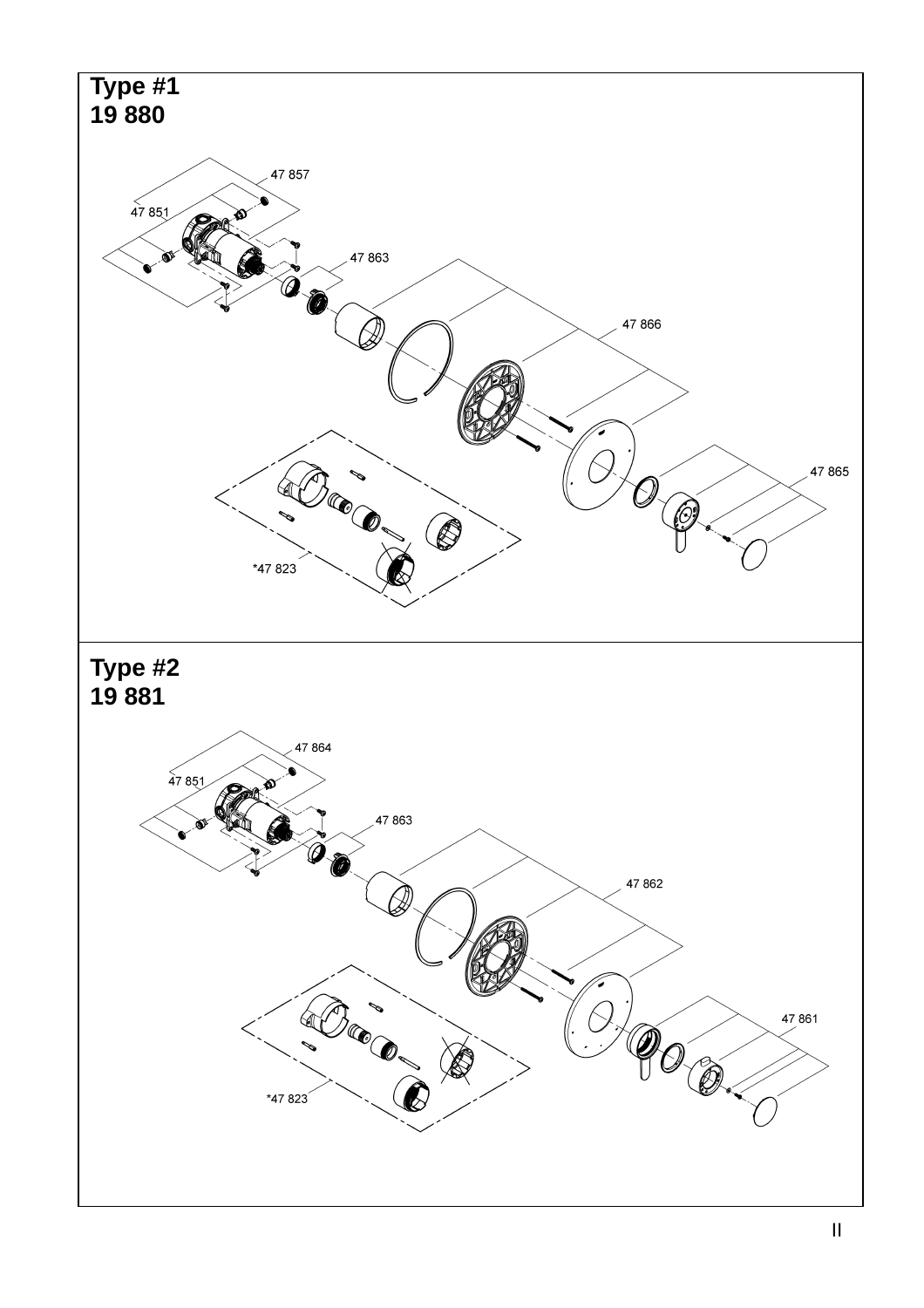# **Installation options with different types of trims**



Please pass these instructions on to the end user of the fitting!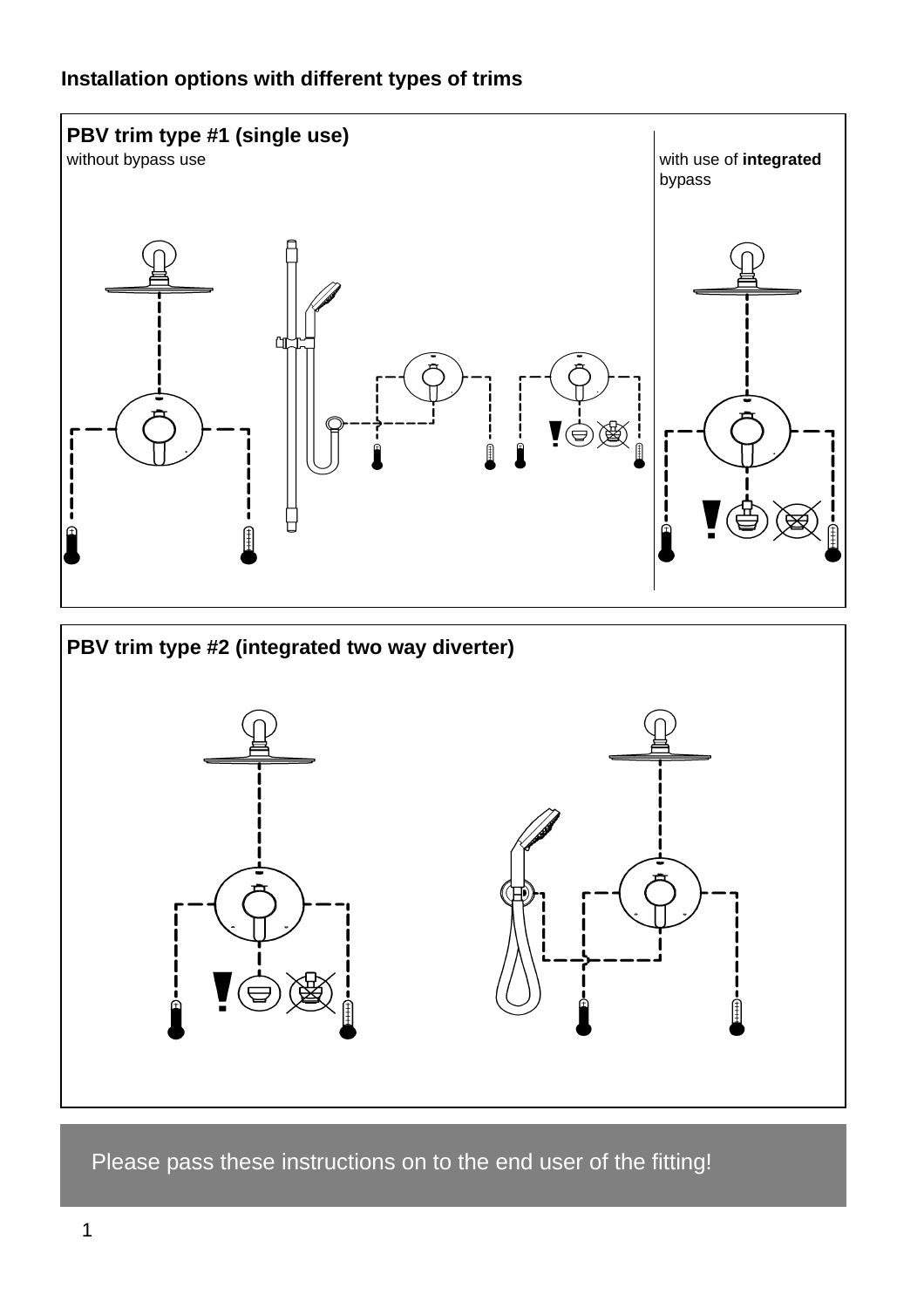## **General Application**

These **P**ressure **B**alance **V**alves are for use with GrohFlexTM universal rough-in valve.

Planing of piping is done at the time of the rough installation. 2 different types of PBVs are possible.

Observe the possible combinations, see Page 1.

### **Specification**

- Concealed single handle pressure balancing valve for tub and shower
- Integral service stops
- Integral check valves prevent cross flow
- Pressure balanced diaphragm cartridge automatically adjusts to inlet pressure fluctuations
- Cartridge restricts hot water supply if the cold pressure fails, to prevent scalding
- Flow pressure:
- min 1 bar or 14.5 psi
- recommended 1-5 bar or 14.5 72.5 psi
- If greater than 5 bar or 72.5 psi, fit pressure reducing valve
- Max. operating pressure 8.5 bar or 125 psi
- 
- Max. test pressure 34.5 bar or 500 psi
- Flow rates at 3 bar or 45 psi
- Type #1 19 880 23 l/min or 6,1 gpm Type #2 19 881 bottom outlet 20 l/min or 5,3 gpm top outlet 11 l/min or 2,9 gpm • Temperature
	- max. (hot water inlet) 80 °C or 180 °F
- The handle rotation stop may be used to limit the maximum temperature. The maximum temperature will be reached when the handle is turned in a counter-clockwise direction.
- Back-to-back installation is possible by reversing the pressure balancing cartridge.
- Vater connection: cold RH

hot - LH

### **General preparation**

- 1. Cut of the excess blue box material, see fig. [1].
- 2. Seal the rough-in valve, see fig. [2].
- 3. Close the integrated service stops, see fig. [3].
- 4. Remove flush cap, see fig. [4].

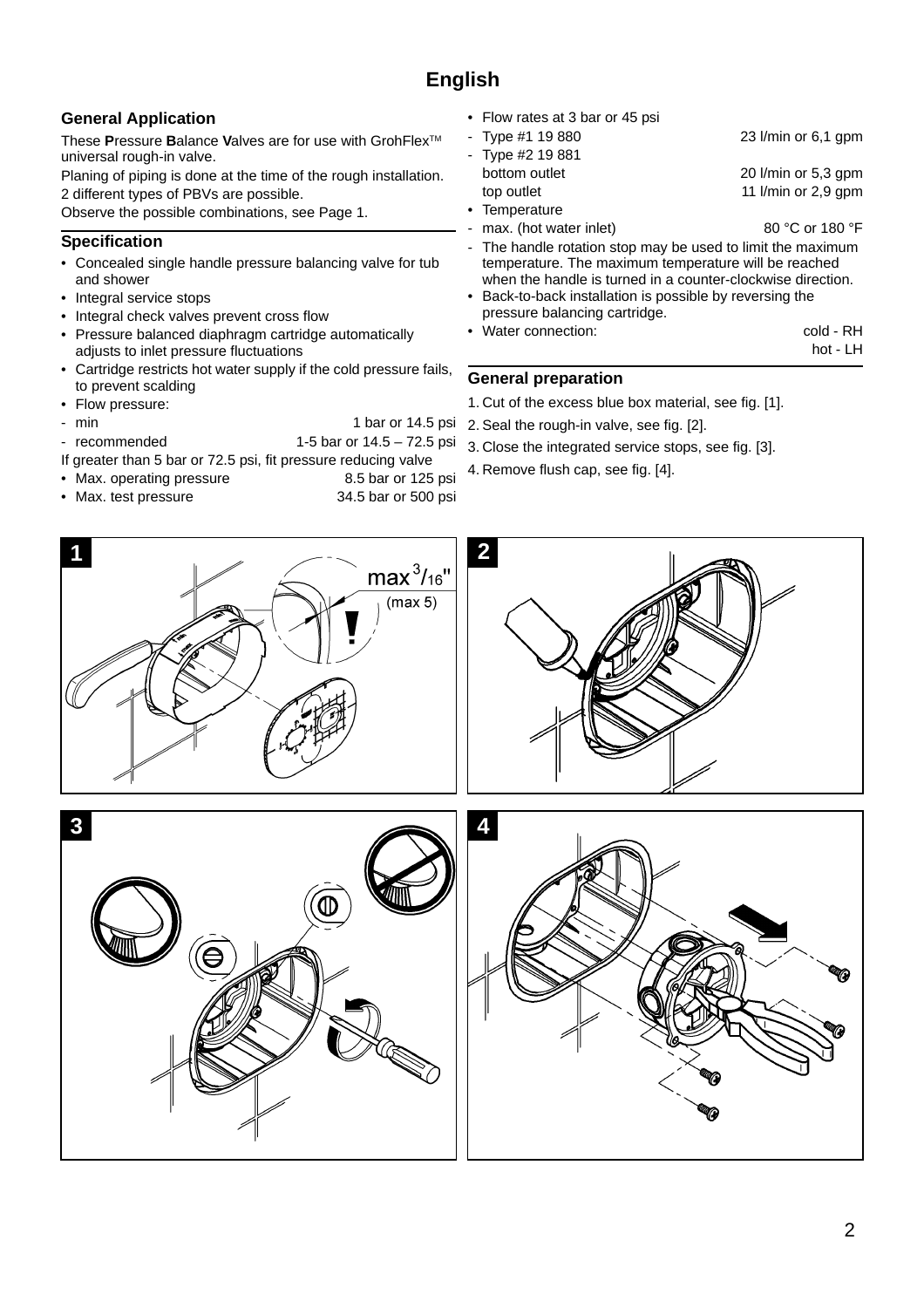### **Installation Type #1 19 880**

If **both** rough-in outlets are used, you have to install a spout **with diverter**. If only **the lower** rough-in outlet is used, you have to install a spout **without diverter**.

- 1. Install control unit and secure with screws, see Fig. [5].
- 2. Close valve by turning the adaper (A) clockwise until it stops, see Fig. [6].
- 3. Open the hot and cold integrated service stops.
- 4. For installation of handle parts, see Fig. [7].
- 5. While installation observe the right mounting position.

**If the pressure balancing valve is installed too deep,** the fitting depth can be increased by 25mm or 1" with an extension set, Part No. 47 823, see page II.

#### **Note:**

The preset maximum temperature will change if the inlet temperatures change or the setting of the water heater thermostat is altered or if the water inlet temperature is fluctuating.

#### **Operation**

Turn lever anti-clockwise:

Open from cold to hot water flow, see Fig. [8]. The adjustable hot water limit stop (B) is factory set at a position to limit maximum outlet temperature to below the hot water supply temperature, see Fig. [7]. For installations where there is need to modify the limit temperature, remove the limit stop (B) and replace in a more clockwise position for colder water, or more counter-clockwise position for hotter water.

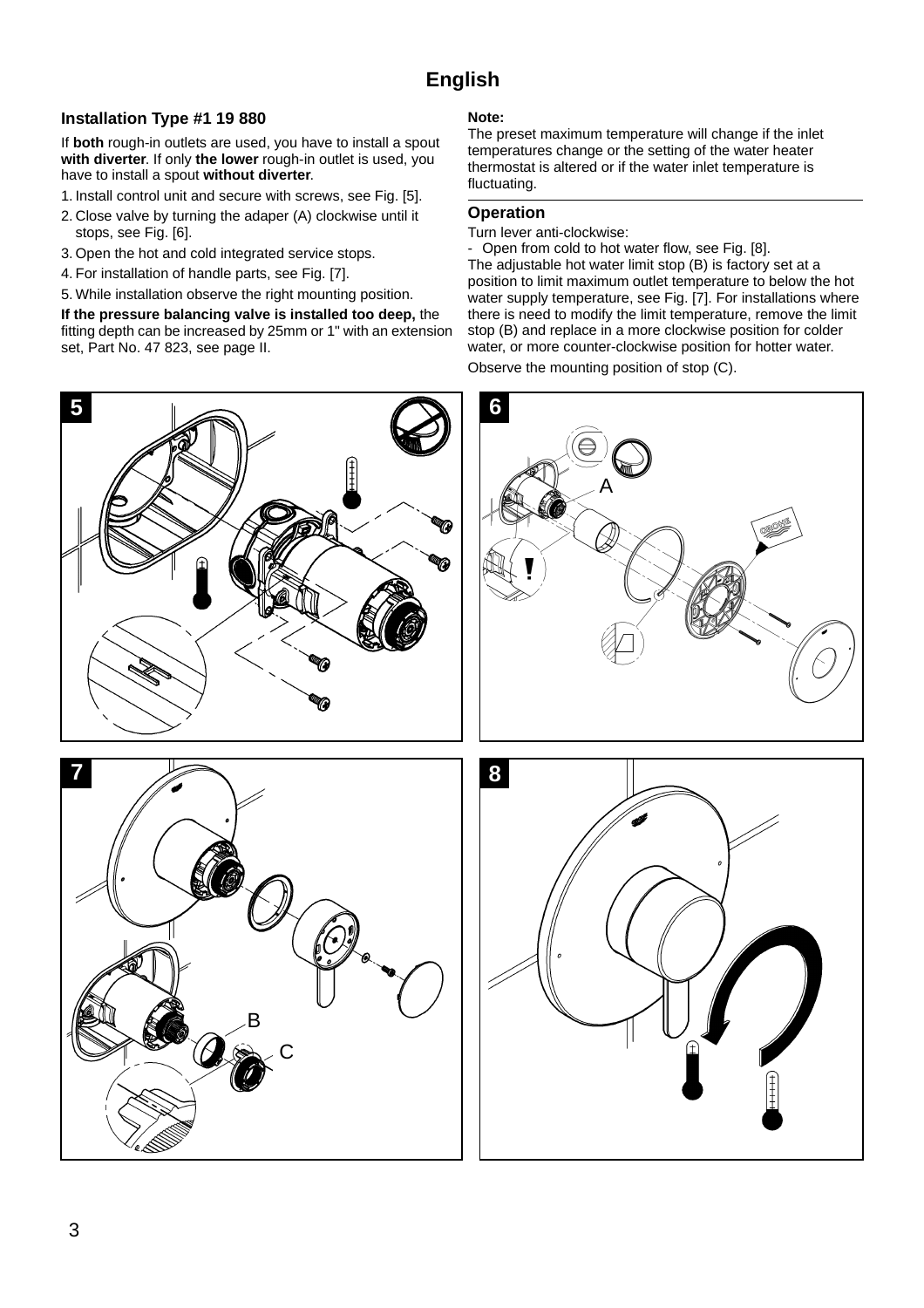### **Installation Type #2 19 881**

- 1. Install control unit and secure with screws, see Fig. [5].
- 2. Close water flow by turning the yoke. The mark (A) must be on top, you hear/feel a click in the yoke, see Fig. [6].
- 3. Open the hot and cold integrated service stops, see Fig. [7].
- 4. While installation observe the right mounting position.
- 5. Installation of handle parts after adjustement, see Figs. [7] and [8].

**If the pressure balancing valve is installed too deep,** the fitting depth can be increased by 25mm or 1" with an extension set, Part No. 47 823, see page II.

**Note:** The preset maximum temperature will change if the inlet temperatures change or the setting of the water heater thermostat is altered or if the water inlet temperature is fluctuating.

**Operation,** see Fig. [9].

- Select knob (D) anti-clockwise:
- Open from cold to hot water flow.
- Turn lever (E) left or right:
	- Open water outlet as pipeline installation is prepared.
- left open to top outlet
- right open to bottom outlet

The adjustable hot water limit stop (B) is factory set at a position to limit maximum outlet temperature to below the hot water supply temperature, see Fig. [7]. For installations where there is need to modify the limit temperature, remove the limit stop (B) and replace in a more clockwise position for colder water, or more counter-clockwise position for hotter water. Observe the mounting position of stop (C).